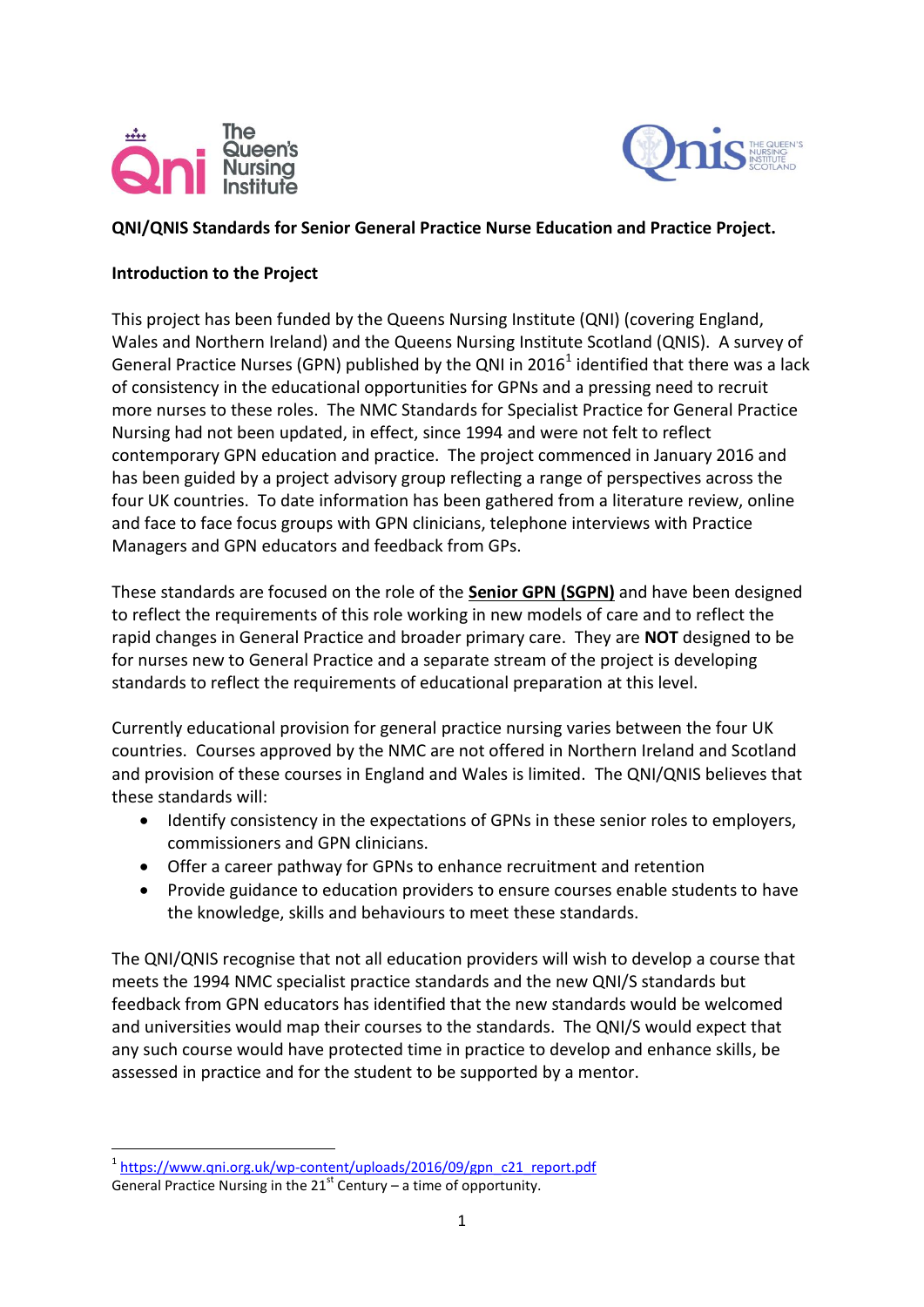The standards have been written as practice outcomes to describe what senior GPNs should be able to do in practice. It is recognised that every General Practice is different and GPNs face particular challenges in negotiating professional support and development in demanding workplaces however it is believed that adoption of these standards will support and guide GPNs as they face future challenges. The outcomes of the work undertaken so far has used the central pillars of the Advanced Practice Toolkit as the framework for the standards and this fits with both the HEE Career and Education Framework for General Practice Nursing and also the Scottish Career and Development Framework for GPNs.

The purpose of this consultation is to get a "sense check" that the practice standards reflect both the contemporary and future requirements of the senior GPN and, as far as possible, take account of the future strategic developments or influences over the next 5-10 years. The consultation does not seek to change wording or debate in which domain a practice standard should be placed as these are often arbitrary decisions. Therefore it is important to see the framework as a whole to ensure the key elements are included. It is also important to recognise that knowledge and application is implicit in achieving the practice standards. Before undertaking the survey please be aware that:

- These standards are aimed at senior GPNs who have already achieved and consolidated core competencies in practice nursing and are likely to have academic credit at minimum level 6 (Scottish CQF level 10)
- Feedback to the project was split on the need for non-medical prescribing to be included. Therefore a model has been developed whereby this could be an option although all GPNs meeting the standards will be expected to have undertaken advanced assessment skills which are a prerequisite for prescribing courses.
- Although there is a degree of overlap in some areas the standards do not lead to Advanced Nurse Practitioner status. GPNs wishing to develop as Advanced Nurse Practitioners should follow a course leading to this qualification.
- The standards are deliberately broad as it is not feasible to list every scenario that may be encountered but rather to identify the skills necessary at this level which will enable an analytical approach to practice.

The QNI and QNIS believe it is important to consult as widely as possible but recognise that this must also be a manageable process. Therefore a survey monkey questionnaire has been designed to reflect the above requirements. Most of the questions are "closed" but there is an opportunity for some qualitative feedback.

Below are the practice standards. In developing these, the project has used the NMC Standards of Competence for new registrants as its baseline to ensure the practice standards expand and develop the requirements of registrants. The project has also used the NMC definition of competence when developing the practice standards:

*The term competence refers to the overarching set of knowledge, skills and attitudes required to practise safely and effectively without direct supervision. It has been defined as 'the combination of skills, knowledge and attitudes, values and technical abilities that underpin safe and effective nursing practice and interventions'.*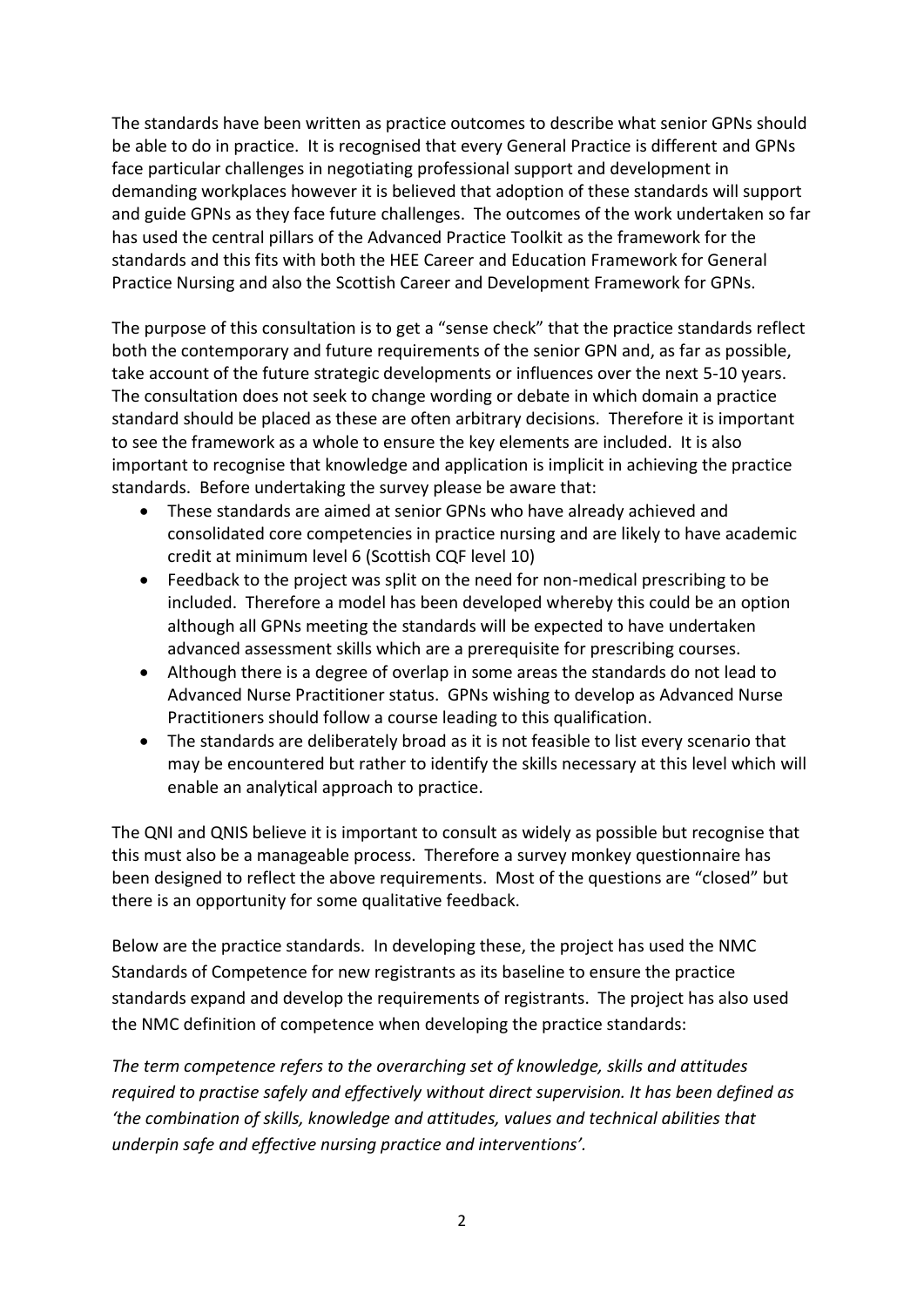# **The survey can be accessed via the following link:**

# **<https://www.surveymonkey.co.uk/r/3WNCW3F>**

### **Senior General Practice Nurse (SGPN) – PRACTICE STANDARDS**

# **At the end of a programme mapped against the QNI/QNIS voluntary standards the SGPN will be able to:**

### **Domain 1 – Clinical Care**

- 1.1 Demonstrate a broad range of evidence informed general practice nursing (GPN) clinical expertise that supports high quality, person centred care for individuals across the age range in the practice population including children and young people where appropriate. Evaluate therapeutic and other care management strategies ensuring effectiveness and patient concordance.
- 1.2 Use advanced assessment skills when assessing individuals with complex multi-morbidity health care needs, using a range of evidence based assessment tools to enable accurate decision making and identifying variation in individuals with a diagnosis, ensuring correct referral and management pathways are followed and prescribing across a range of interventions within their scope of competence.
- 1.3 Appreciate the connection between physical health and mental health issues, identifying patients with mental health issues and develop strategies to provide emotional support, mental health promotion and well-being with patients and their carers, collaborating with mental health professionals and General Practitioners (GPs) when identifying needs and mental capacity, using recognised assessment and referral pathways and best interest decision making.
- 1.4 Engage in effective multidisciplinary and multi-agency team working whilst recognising professional accountability to ensure optimal patient care ensuring transitions across health care and other agency boundaries are smooth and reassuring to patients.
- 1.5 Demonstrate advanced communication skills and be able to foster therapeutic relationships with patients, enabling patients to know they have been listened to with respect and compassion. Use creative problem solving, influencing and negotiation to enable shared decision making when developing care and management plans and anticipatory care.
- 1.6 Demonstrate partnership approaches when undertaking consultations, fostering a culture of patient-centred practice and promoting the concept of self-care and patient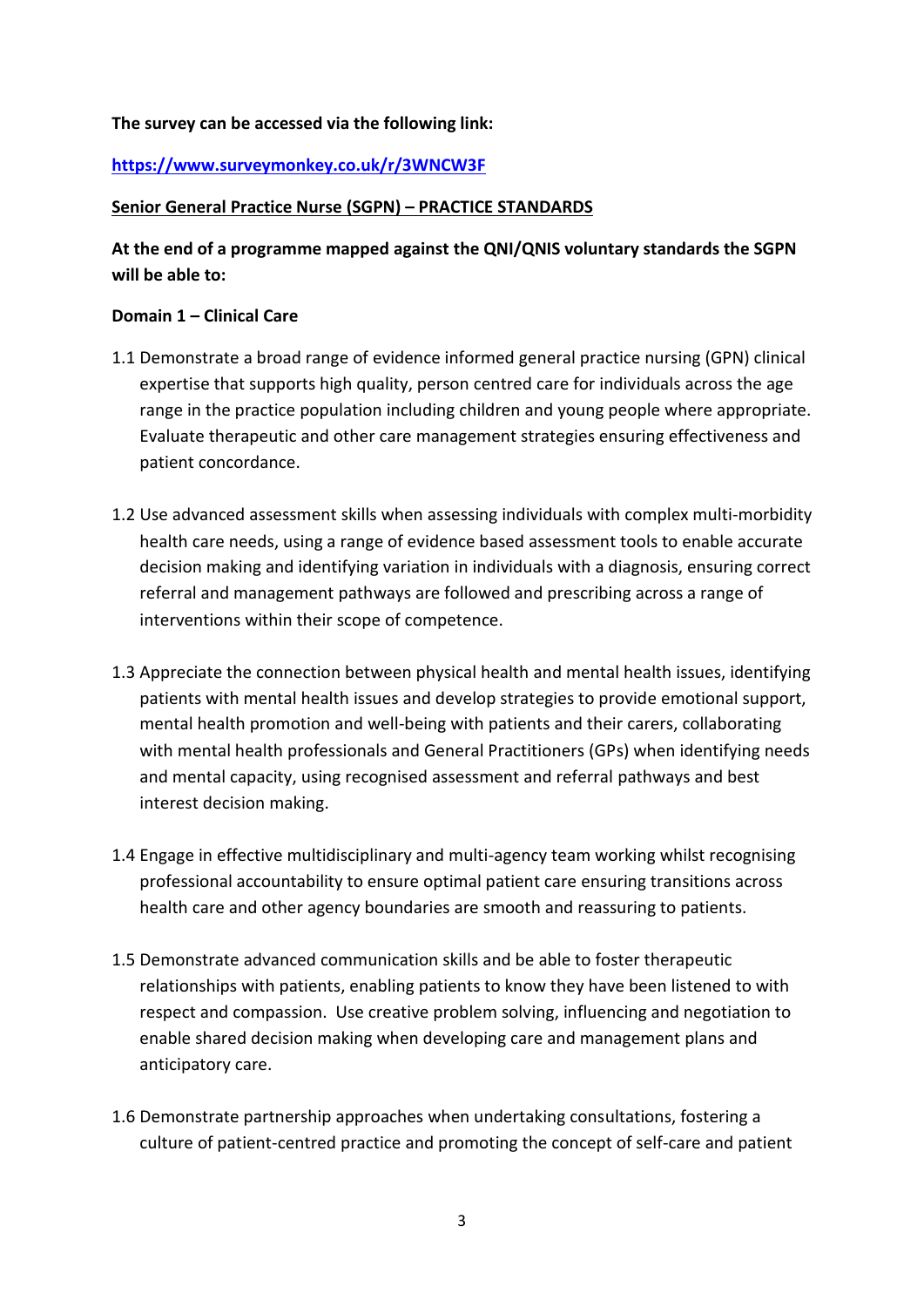led care where possible and providing appropriate health promotion, education and support.

- 1.7 Facilitate behaviour change interventions for patients using extended brief interventions where appropriate and support the team to incorporate and evaluate behaviour change interventions in their consultations, including social prescribing.
- 1.8 Engage and use digital technologies to support patient self-care and the efficiency and effectiveness of the General Practice Nursing team.
- 1.9 Develop one area of specialist nursing practice interest according to the needs of the practice population.
- 1.10 Assess, evaluate and articulate risks to both patients and staff using a range of tools, professional judgment and experience. Develop and implement risk management strategies that take account of people's views and responsibilities, whilst promoting patient and staff safety and preventing avoidable harm.

# **Domain 2 – Leadership and management**

- 2.1 Demonstrate professional and clinical leadership of the general practice nursing team and clinically supervise, support and appraise the team in their delivery of nursing interventions in the practice. Use advanced communication skills to enable confident management of complex interpersonal issues and conflict management. In larger nursing teams support and enable other team members to induct, appraise, support and develop junior members of the team.
- 2.2 Manage the general practice nursing team within regulatory, professional, legal, ethical and policy frameworks. Promote and model effective team work ensuring staff feel valued and have opportunities for development and to enhance resilience but also create and implement strategies when performance needs to be addressed.
- 2.3 Analyse the clinical caseload for the GPN team, ensuring a safe and effective distribution of workload using delegation, empowerment, education skills and effective resource management.
- 2.4 Demonstrate knowledge of social, political and economic policies and drivers that impact on the wider community and analyse how these may impact on the design and delivery of general practice nursing services to meet the needs of the practice population.
- 2.5 Understand national and local public health strategies and how these are aligned to support the health of the practice population. Collaborate effectively with other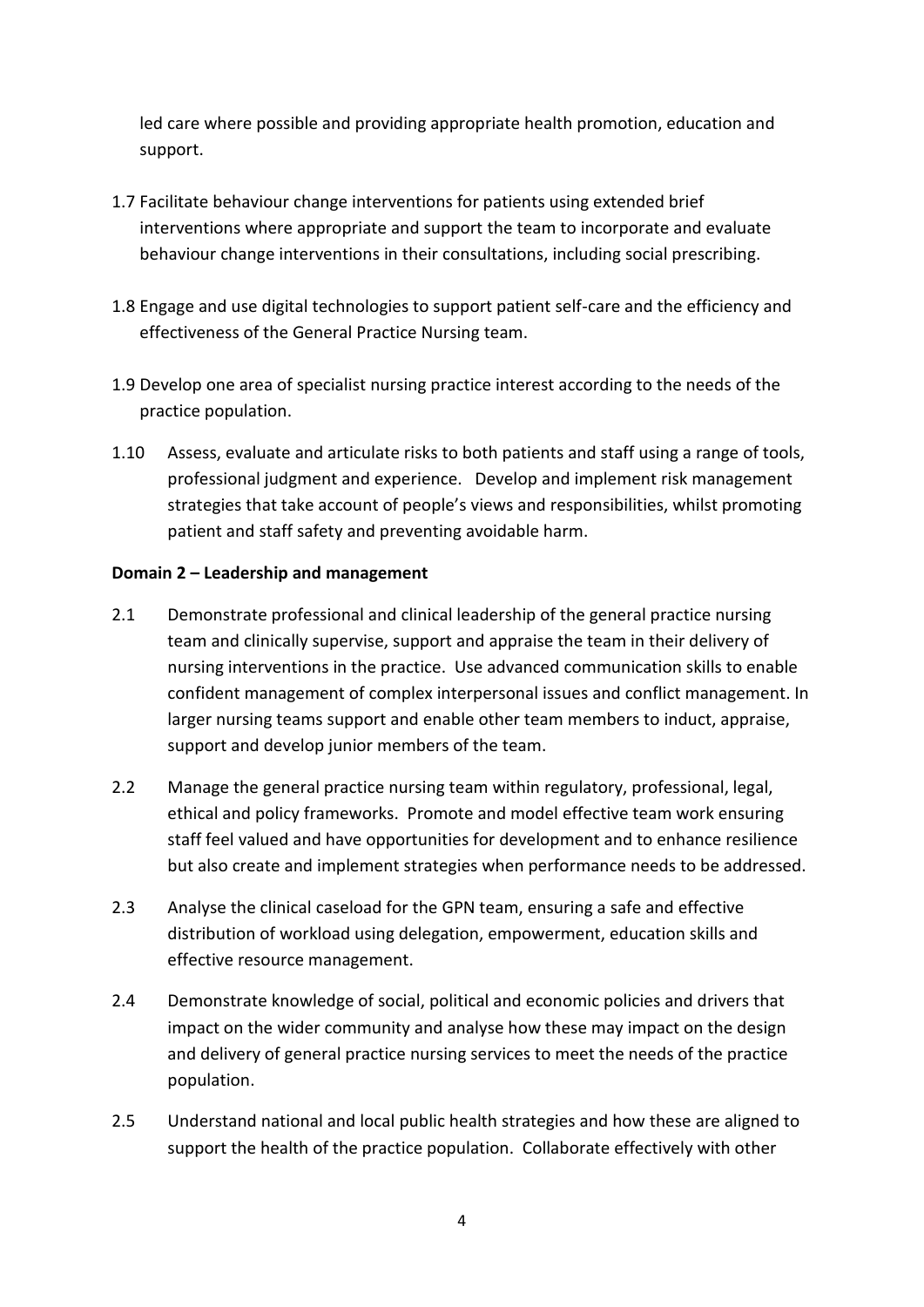disciplines and agencies to identify how the GPN team can lead and assist in the implementation of these strategies.

- 2.6 Ensure every member of the GPN team is able to recognise vulnerability of adults and children and understand their responsibilities and those of other organisations in terms of safeguarding legislation, policies and procedures.
- 2.7 Confidently articulate the unique contribution and value of the general practice nursing team to both the business objectives of the Practice and to improved health outcomes for patients whilst maintaining a strategic system wide perspective..
- 2.8 Apply a range of change management strategies to respond flexibly and innovatively to changing contexts of care and the need for amended service provision.
- 2.9 Analyse the practice population to ensure all patients with long term conditions are identified, undertaking risk stratification, where appropriate, to ensure evidence based pathways of care are followed and there is effective case management of patients with complex needs across the practice/federation.

# **Domain 3 – Facilitation of learning**

- 3.1 Complete an NMC approved mentorship award/programme (if not previously achieved), supporting and facilitating the development of placements within General Practice for nurses and other health care professionals.
- 3.2 Create positive teaching and learning environments and mentorship and preceptorship schemes that enhance the development of nursing students, nursing staff and other professions learning about care in General Practice and the wider community. Evaluate the impact of educational interventions for students, staff and patients.
- 3.3 Develop systems to assess the learning and development needs of the GPN team and negotiate strategies with the Practice to meet these needs.
- 3.4 Take responsibility for the practice assessment of nurses undertaking "foundation/fundamental" or "specialist practice" general practice nursing courses and ensure excellent liaison with approved education institutions.
- 3.5 Role model non-judgmental and value based care in practice creating a culture of openness and recognition of the duty of candour, promoting these values in other members of the GPN team.
- 3.6 Support registered nurses in the team in the revalidation process, acting as a confirmer as necessary.

### **Domain 4 – Evidence, Research and Development**